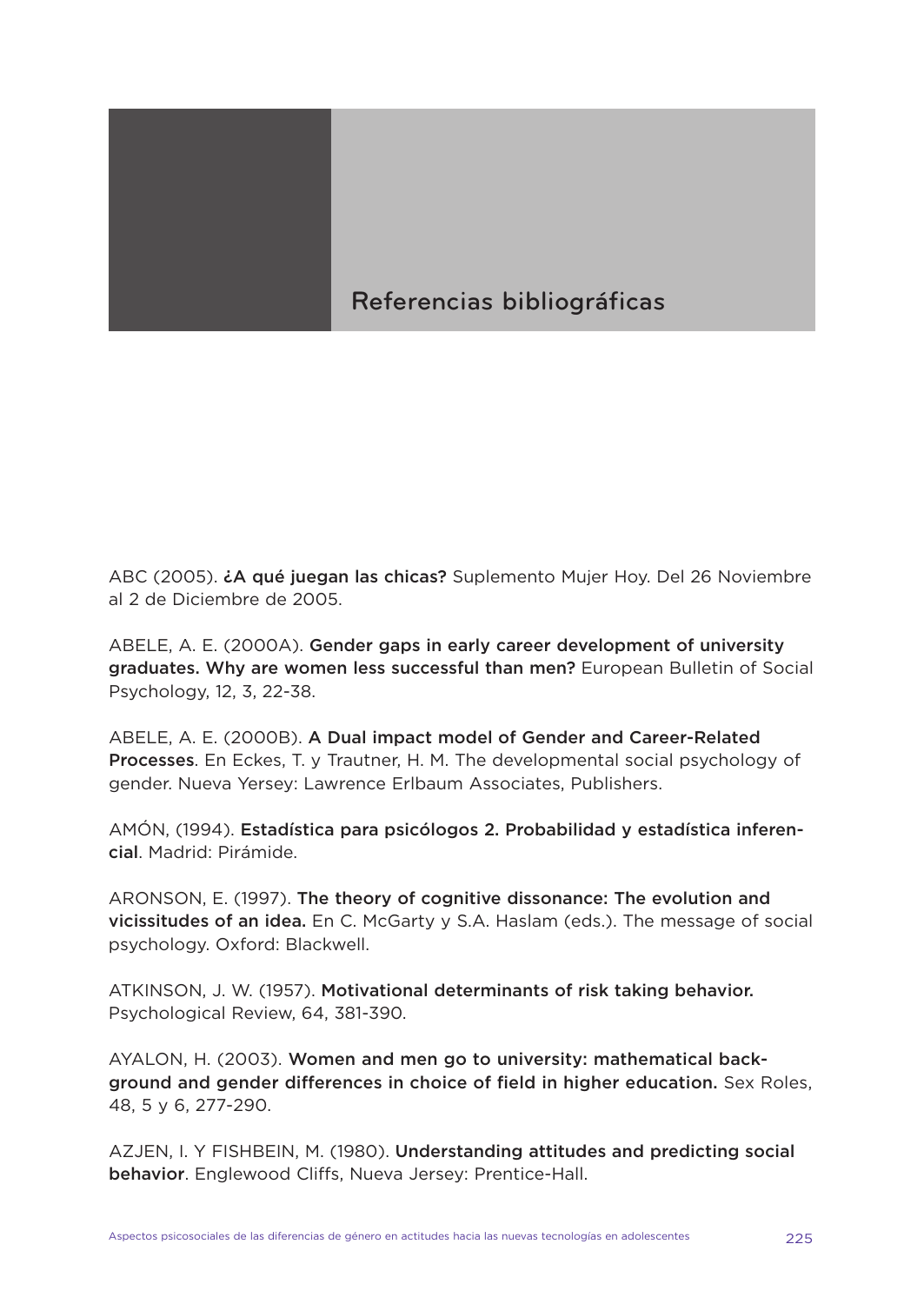BANDURA, A. (1986). **Social foundations of thought and action: a social cognitive theory**. Englewood Cliffs, Nueva Yersey: Prentice Hall.

BANDURA, A. (1997). Organizational Functioning. **Self-efficacy: The exercise of control.** (pp. 422-476). Nueva York: Freeman and company.

BANDURA, A. (1999). **Self-efficacy in changing societies.** Londres: Cambrigde University Press.

BANDURA, A., BARBARANELLY, C., CAPRANA, C.V Y PASTORELLI, C. (2001). **Self-efficacy beliefs as shapers of children's aspirations and career trajectories**. Child development, 72, 1, 187-206.

BARBERÁ, E. (2005). **Perspectiva socio-cognitiva: estereotipos y esquemas de género**. En E. Barberá e I. Martínez-Benlloch. Psicología y género. (pp. 54-80). Madrid: Pearson Prentice Hall.

BARON, R. M. Y KENNY, D.A. (1986). **The moderator-mediator variable distinction in social psychological research: conceptual, strategic, and statistical considerations.** Journal of Personality and Social Psychology, 51, 6, 1173-1182.

BEM, S. (1974). **The measurement of psychological androgyny**. Journal of Personality and Social Psychology, 42, 155-162.

BEM, S.L. (1981). **Gender Schema theory: A cognitive account of sex typing**. Psychological Review, 88, 354-364.

BEM, S. L. (1993). **The lenses of gender: Transforming the debate on sexual inequality**. New Haven, CT: Yale University Press.

BERK, L.E. (1999). **Los iguales, los medios de comunicación y la escolarización**. En L.E. Berk. Desarrollo del niño y del adolescente. (pp. 679-786). Madrid: Prentice Hall Iberia.

BERK, L.E. (1999). **Desarrollo de las diferencias entre los sexos y de los roles de género**. En L.E. Berk. Desarrollo del niño y del adolescente. (pp. 787-853). Madrid: Prentice Hall Iberia.

BETZ, N. E. Y FITZGERALD, L. F. (1987). **The career psychology of women**. Orlando, Florida: Academic Press.

BETZ, N.E. Y HACCKETT, G. (1983). **The relationship of mathematics self-efficacy expectations to perceived career options in college women and men**. Journal of Vocational Behavior, 23, 329-410.

BONEVA, B., KRAUT, R. Y FROHLICH, D. (2001). **Using e-mail for personal relationships: the difference gender makes**. American Behavioral Scientist, 45, 3, 530-49.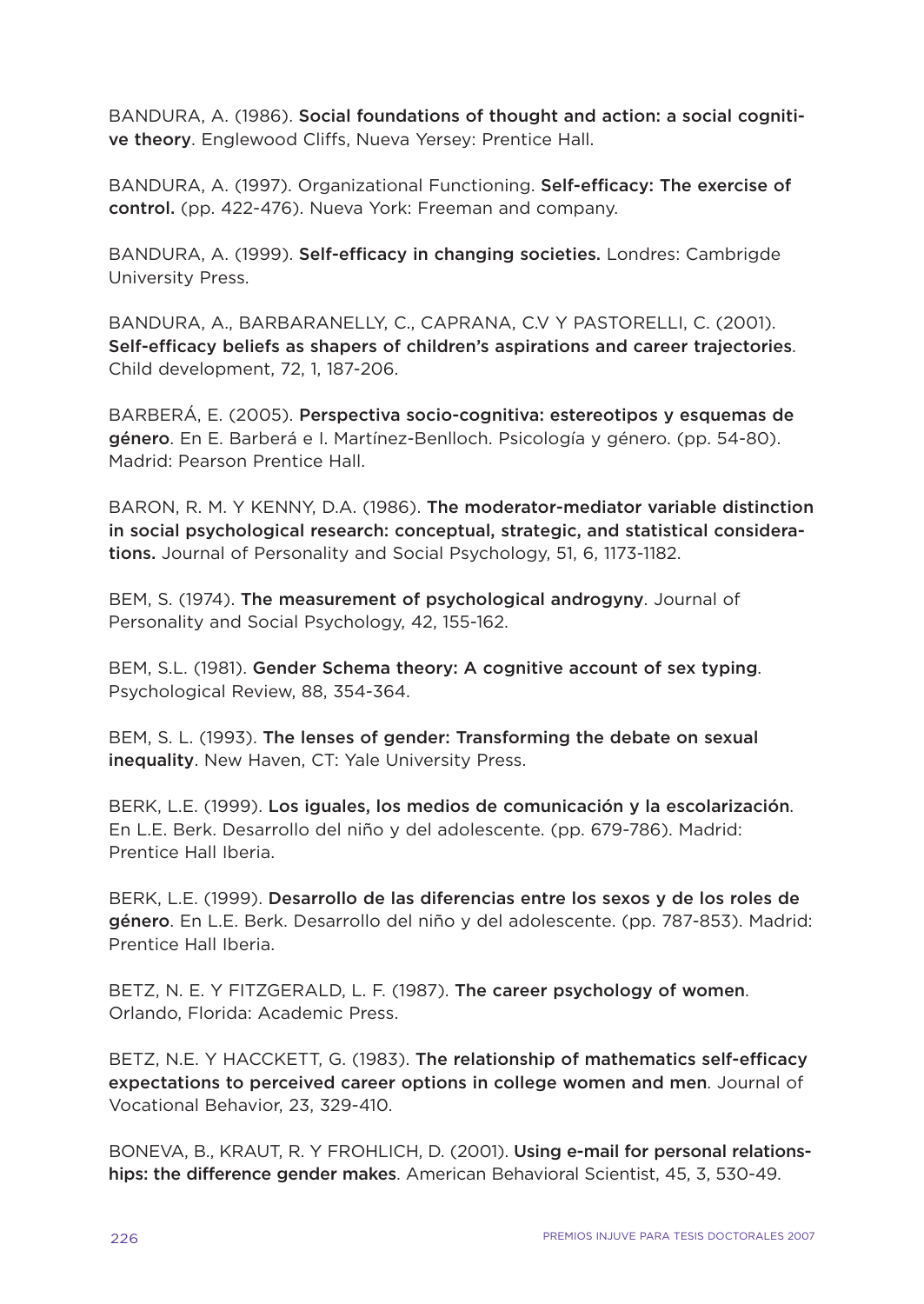BONILLA, A. (2005). **El enfoque diferencial en el estudio del sistema sexo/género**. En E. Barberá e I. Martínez-Benlloch. Psicología y género. (pp. 3-34). Madrid: Pearson Prentice Hall.

BROOS, A. Y ROE, K. (2005). **Marginality in the information age: is the gender gap really disminishing?** Communications, 30, 151-260.

BROSNAN, M. J. (1998). **The impact of psychological gender, gender-related perceptions, significant others, and the introducer of technology upon computer anxiety in students**. Journal of Educational Computing Research, 18, 63-78.

BROWNLOW, S., JACOBI, T. Y ROGERS, M. (2000). **Science Anxiety as a Function of Gender and Experience**. Sex Roles, 42, 1 y 2, 119-131.

BUSCH, T. (1995). **Gender differences in self-efficacy and attitudes towards computers**. Journal of Education and Computing Research, 12, 2, 147-158.

BUSSEY, K. Y BANDURA, A. (1992). **Self-regulatory mechanisms governing gender development**. Child Development, 63, 1236-1250.

BUSSEY, K. Y BANDURA, A. (1999). **Social cognitive theory of gender development and differentiation**. Psychological Review, 106, 676-713.

CAMERON, J.E. Y LALONDE, R.N. (2001). **Social identification and gender-related ideology in women and men**. British Journal of Social Psychology, 40, 59-77.

CASTAÑO, C., GUERRERO, M. J. RODRÍGUEZ, P. Y RUIZ, R. (2003). **Andalucía ante la sociedad de la información**. Sevilla: CES, Instituto Andaluz de la Mujer.

CHAPPEL, K.K. (1994). **Mathematics computer software characteristics with possible gender-specific impact: a content analysis**. Journal of Educational Computer Research, 10, 2, 129-137.

CIALDINI, R.B. Y TROST, M.R. (1998). **Social influence: social norms, conformity, and compliance**. En D.T. Gilbert, S.T. Fiske y G. Lindzey (Eds.). The handbook of social psychology (4ª Edic., vol. 2, pp.151-192). Boston: MacGraw-Hill.

CINAMON, R.G. Y RICH, Y. (2002). **Gender Differences in the Importance of Work and Family Roles: Implications for Work–Family Conflict**. Sex Roles, 47, 11 y 12, 531-541.

COLLEY, A. (2003). **Gender differences in adolescents' perceptions of the best and worst aspects of computing at school**. Computers in Human Behavior, 19, 673–682.

COLLEY, A. HILL, F., HILL, J. Y JONES, A. (1995). **Gender effects in the stereotyping of those with different kinds of computing experience**. Journal of Educational Technology Systems, 19-28.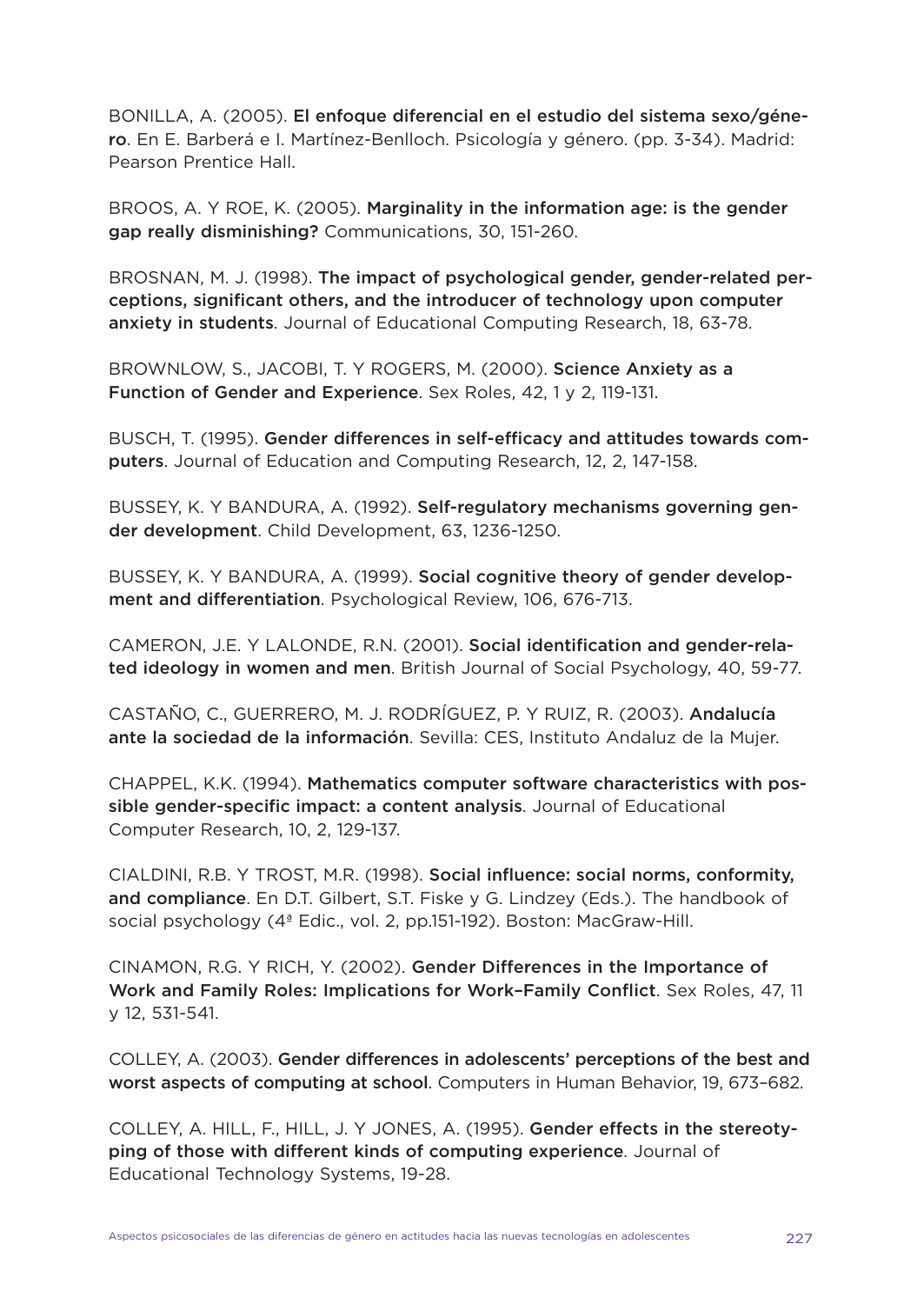COOPER, J. Y WEAVER, K.D. (2003). **Gender and computers. Understanding the digital divide**. Nueva Yersey: Lawrence Erlbaum Associates.

CORTIJO, P. BORDONS, M. GARCÍA CORTAZAR, M.L. GRIÑÓN, GUIL, M. MUÑOZ, A. PÉREZ-SEDEÑO, A. Y SANTESMASES, M.J.( 2005). **Mujer y ciencia. La situación de mujeres investigadoras en ciencia y tecnología**: Fundación Española para la Ciencia y la Tecnología. Disponible en http://www.fecyt.es/documentos/ MUJERyCIENCIA\_web.pdf (pp.1-62) [Fecha de consulta: 9 de Mayo de 2006]

CROIZET, J.C., DÉSERT, M., DUTRÉVIS, M. Y LEYENS, J.P. (2001). **Stereotype threat, social class, gender, and academic under-achievement: when our reputation catches up to us and takes over**. Social Psychology of Education, 4, 295–310.

CROMBIE, G., SINCLAIR, N., SILVERTHORN, N. BYRNE, B.M., DUBOIS, D.L. Y TRINNEER, A. (2005). **Predictors of Young Adolescents' Math Grades and Course Enrollment Intentions: Gender Similarities and Differences**. Sex roles, 52, 351-367.

CUADRADO, I. (2003). **¿Emplean hombres y mujeres diferentes estilos de liderazgo? Análisis de la influencia de estilos de liderazgo en el acceso a los puestos de dirección**. Revista de psicología social, 18, 3, 283-307.

CUADRADO, I. (2004). **Valores y rasgos estereotípicos de género de mujeres líderes**. Psicothema, 16, 2, 270-275.

DEAUX, K. (1996). Social identification. En E. T. Higgins y A. Kruglanski (Eds.). **Social Psychology: Handbook of basic principles** (pp. 777-798). Nueva York: Guilford.

DEAUX, K. Y LAFRANCE, L. (1998). Gender. En D.T. Gilbert, S.T. Fiske y G. Lindzey. **The handbook of social psychology** (4ª ed.). Nueva York: MacGraw Hill.

DEUX, K. Y LEWIS, L.L. (1984). **Structure of gender stereotypes. Interrelations among components and gender level**. Journal of Personality and Social Psychology, 46, 5, 991-1004.

DEAUX, K. Y MAJOR, B. (1987). **Putting gender into context: An interactive model of gender related behavior**. Psychological Review, 94, 369-389.

DECI, E. L., Y RYAN, R. M. (1985). **Intrinsic motivation and self-determination in behavior**. Nueva York: Plenum.

DECI, E., L., VALLERAND, R. J., PELLETIER, L. C., & RYAN, R. M. (1991). **Motivation and education: The self-determination perspective**. Educational Psychologist, 26, 325–346.

DEYOUNG, C.G. Y SPENCE, I. (2004). **Profiling information technology users: en route to dynamic personalization**. Computers in Human Behavior, 20, 55–65.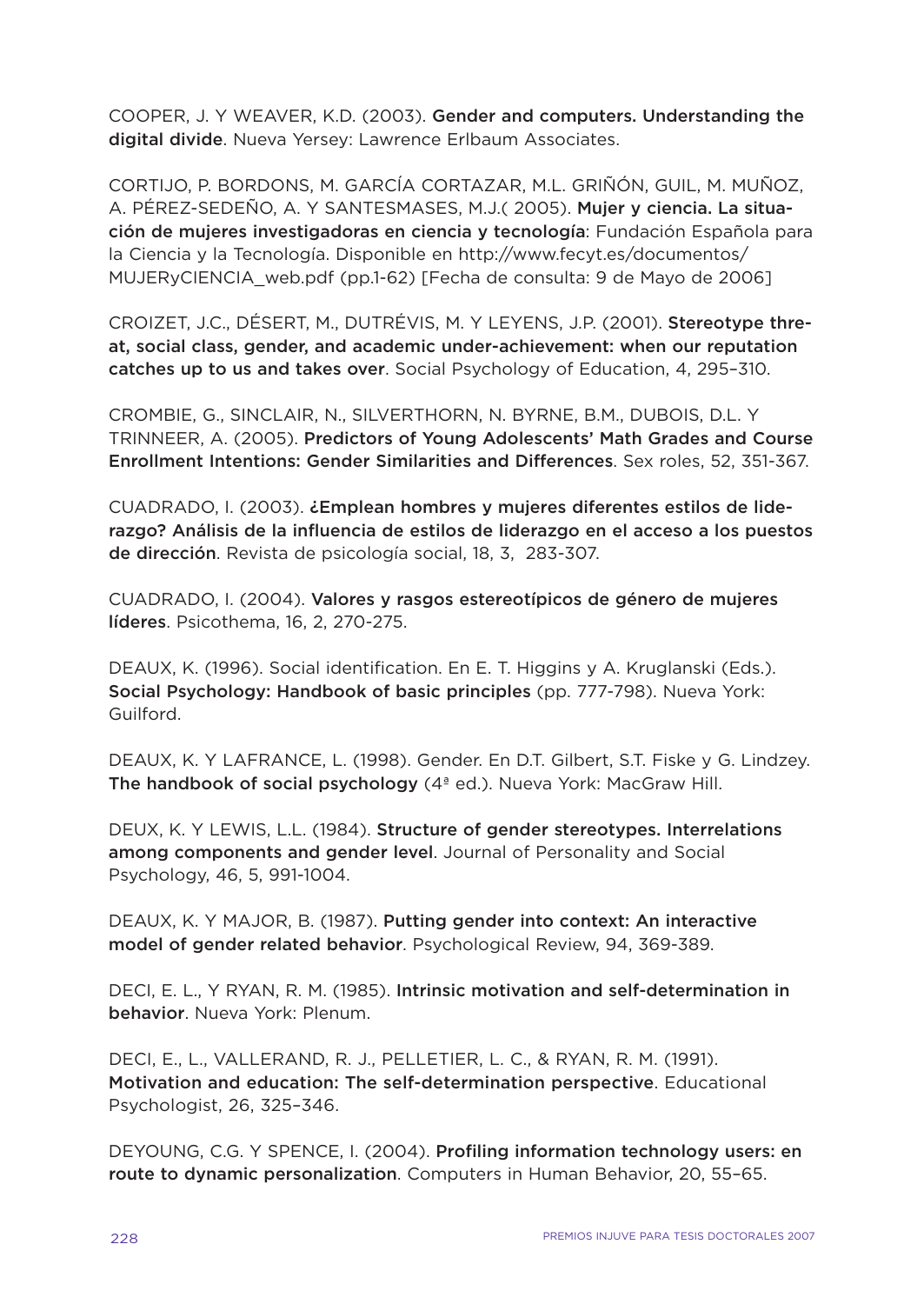DIARIO OFICIAL DE LA UNIÓN EUROPEA (2004). Consejo. Educación y Formación 2010. **Urgen reformas para coronar con éxito la estrategia de Lisboa**. http://www.upm.es/servicios/ceyde/actualidad/htdocs/c1042004001.pdf (pp.1-19) [Fecha consulta: 6 de Septiembre, 2006]

DWECK, C. S. (2002). **Self-theories of intelligence. Adaptación de: Messages that motivate**. En J. Aronson (Ed.). Improving academic achievement. New York: Academic Press.

DWECK, C.S. (2006). **Is math a gift? Beliefs that put females at risk**. En S.J. Ceci y Wendy Williams (Eds.). **Are sex differences in cognition responsible for the underrepresentation of women in scientific careers?** Washington, D.C.: American Psychological Association. Manuscrito no publicado.

DICKHÄUSER, O. (2001). **Computernutzung und Geschlecht. Ein Erwartung-Wert-Modell**. Münster: Waxmann.

DICKHÄUSER, O. Y STIENSMEIER-PELSTER, J. (2002A). **Gender Differences in Computer Work: Evidence for the Model of Achievement-Related Choices**. Contemporary Educational Psychology, 27, 486–496.

DICKHÄUSER, O. Y STIENSMEIER-PELSTER, J. (2002B). **Erlernte Hilflosigkeit am Computer? Geschlectsunterschiede in computerspezifischen Attributionen**. Psychologie in Erziehung und Unterricht, 49, 44-55.

DICKHÄUSER, O. Y STIENSMEIER-PELSTER, J. (2003). **Gender differences in the choice of computer courses: applying an expectancy-value model**. Social Psychology of Education, 6,173–189.

DURDNDELL, A., SIANN, G. Y GLISSOV, P. (1990). **Gender differences and computer in course choice at entry into higher education**. British Educational Research Journal, 16, 2, 149-162.

EAGLY, A. H. (1987). **Sex differences in social behavior: A social-role interpretation**. Hillsadale, Nueva Jersey: Lawrence Erlbaum Associates.

EAGLY, A.H. (2003). **The Rise of female leaders. Der Aufstieg von Frauen in hohe Führungspositionen**. Zeitschrift für Sozialpsychologie, 34, 3, 123–132.

EAGLY, A. H. Y CHAIKEN, S. (1998). **Attitude structure and function. En D. T. Gilbert, S. T. Fiske y G. Lindzey**. Handbook of Social Psychology (cuarta edición) Pp. 269-322. Nueva York: MacGraw Hill.

EAGLY, A. H. Y KARAU, S. J. (2002). **Role congruety theory of prejudice toward female leaders**. Psychological Review, 109, 3, 573-598.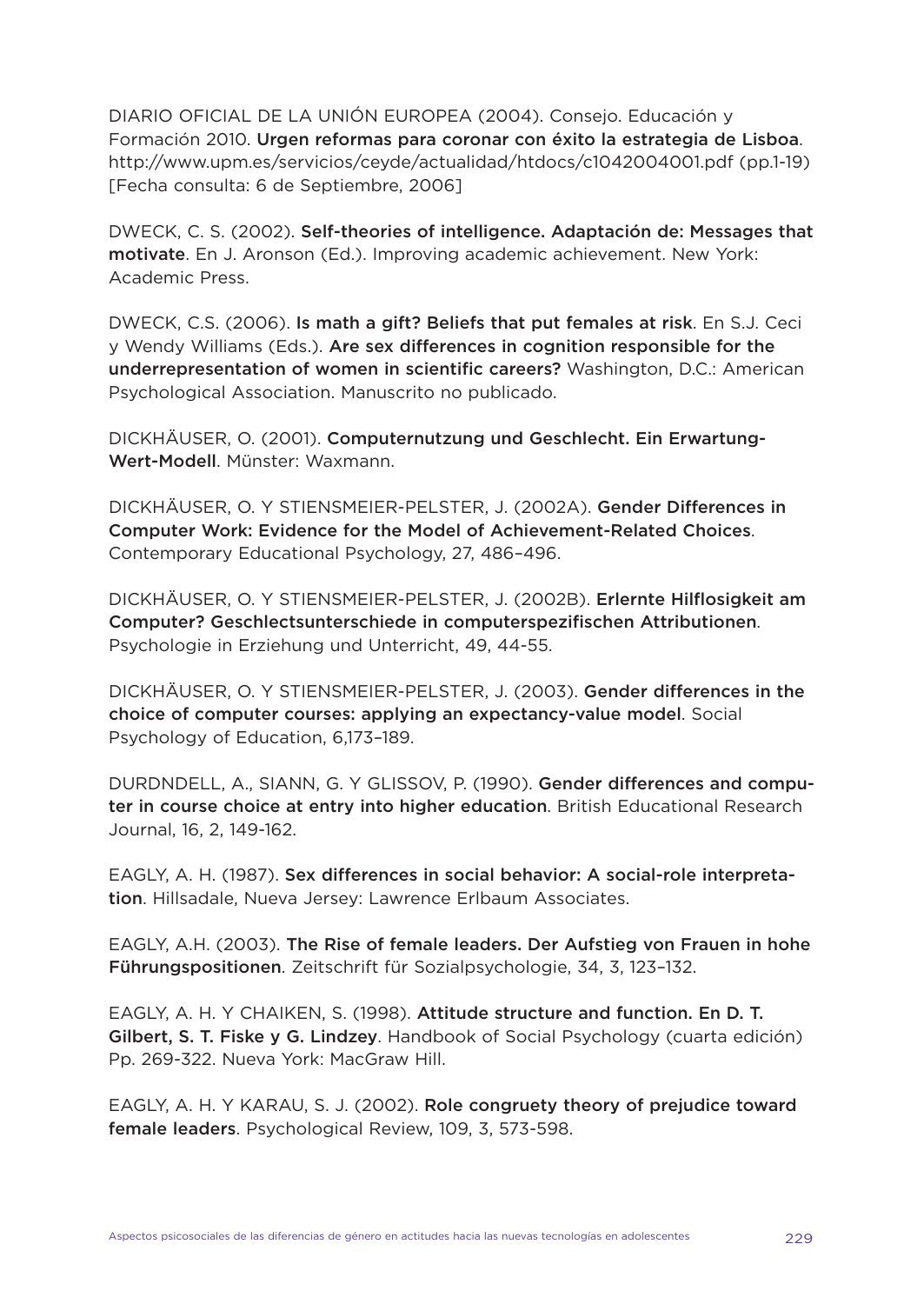EAGLY, A. H. Y STEFFEN, V. (1984). **Gender stereotypes stem from the distribution of women and men into social roles**. American Psychological Association, 46, 4, 735-754.

ECCLES, J. S. (1983). **Expectancies, values and academic behaviors. En J. T., Spence, Achievement and achievement motives.** Psychological and sociological approaches. (pp. 75-146). San Francisco: Freeman and company.

ECCLES, J.S. (1985). **Sex differences in achievement patterns**. En T. Sonderefger (Ed.) Psychology and gender (pp. 97-132). Lincoln: university of Nebraska.

ECCLES, J. S. (1987). **Gender roles and women's achievement-related decisions**. Psychology of Women Quarterly, 11, 135-172.

ECCLES, J.S. (1989). **Bringing young women to math and science**. En M. Crawford, y M. Gentry, (Eds). Gender and thought (pp. 36-58). Nueva York: Springer-Verlag. Eccles, J. S. (1994). Understanding women's educational and occupational choices. Applying the Eccles et al. model of achievement-related choices. Psychology of Women Quarterly, 18, 00, 585-609.

ECCLES, J. S. (2001). Achievement. En J. Worell (Ed.). **Encyclopedia of Women and Gender: Sex similarities and differences and the impact of society on gender**. (pp. 43-53). San Diego: Academic Press.

ECCLES (PARSONS), J.S., ADLER, T.F., FUTTERMAN, R., GOFF, S.B., KACZALA, C.M., MEECE, J.L. Y MIDGLEY, C. (1983). **Expectancies, values and academic behaviour**. En J.T. Spence (Ed.). Achievement and achievement motivation (pp. 75-146). San Francisco: Freeman.

ECCLES, J. S., BARBER, B, Y JOZEFOWICZ, D. (1999). Linking gender to educational, occupational and recreational choices: applying the Eccles et al. model of achievement-related choices. En W.B. Swann, J.H. Langlois y L. A. Gilbert (Eds.) **Sexism and stereotypes in modern society.** (pp.153-191).Washington: American Psychological Association.

ECCLES, J. S., FROME, P., SUK YOON, K., FREEDMAN-DOAN, C. Y JACOBS, J. (2000). **Gender-role socialization in the family: a longitudinal approach.** En Eckes, T. Y Trautner, H. M. (2000). The developmental Social Psychology of gender. (pp. 333-360). Nueva Yersey: Lawrence Erlbaum Associates, Publishers.

ECCLES, J. S. Y HAROLD, R. D. (1991). **Gender differences in sport involvement: Applying the Eccles' expectancy-value model**. Journal of Applied Sport Psychology, 3, 7–35.

ECCLES, J. S. Y WIGFIELD, A. (2002). **Motivational beliefs, values and goals**. Annual Reviews Psychology, 53, 109-132.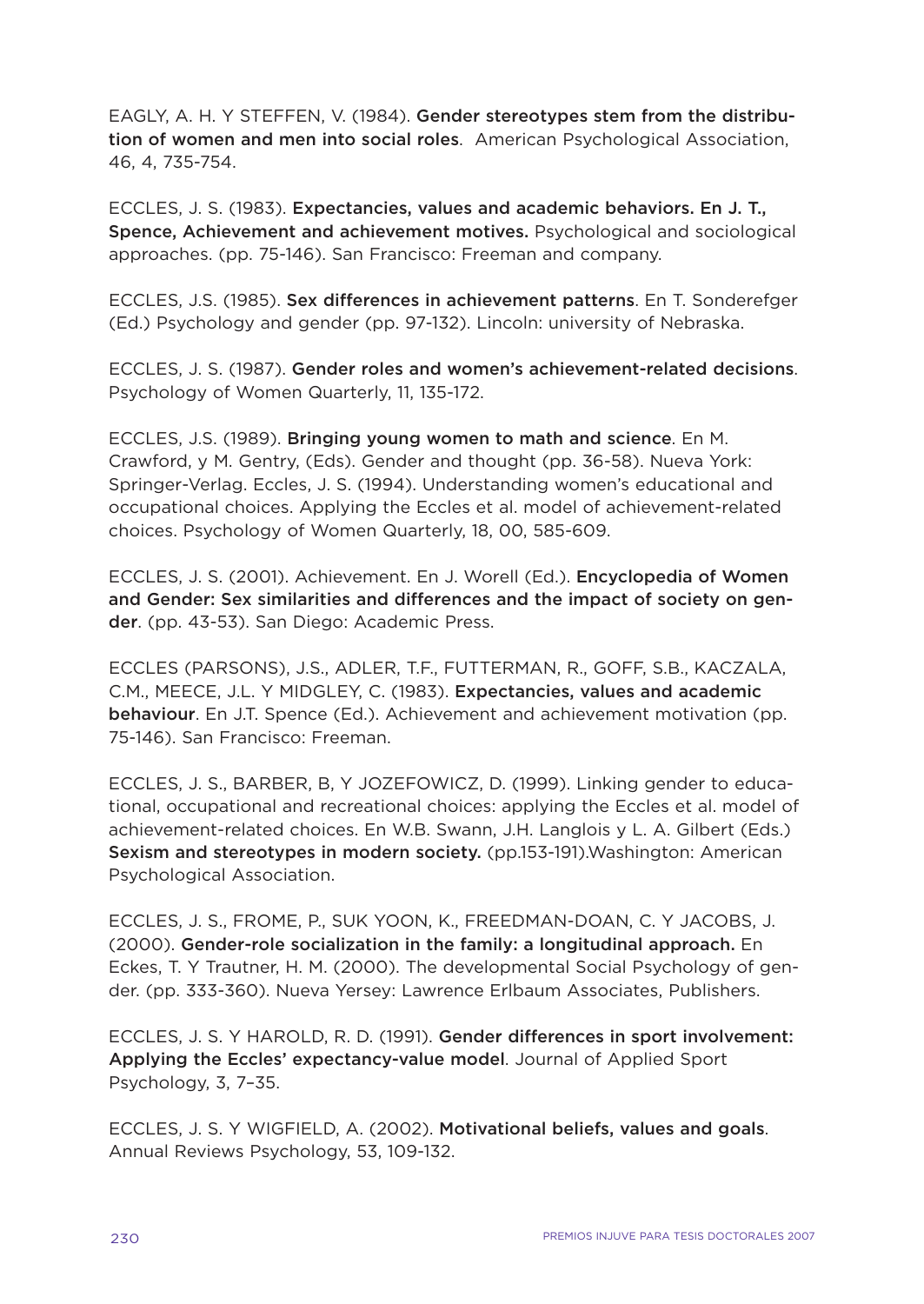ECCLES, J. S., WIGFIELD, A., HAROLD, R. D. Y BLUMENFELD, P. (1993). **Age and gender differences in children's self- and task perceptions during elementary school**. Child Development, 64, 830-847.

ECKES, T. (2002). **Paternalistic and Envious Gender Stereotypes: Testing Predictions from the Stereotype Content Model**. Sex Roles, 47, 3 y 4, 99-114.

ECKES, T. Y TRAUTNER, H. M. (2000). **The developmental Social Psychology of gender**. Nueva Yersey: Lawrence Erlbaum Associates, Publishers.

EDWARDS, A. L. (1985). **Multiple regression and the analysis of variance and covariance**. Nueva York: Freeman and company.

ELEJIABEITA, C. Y LÓPEZ-SÁEZ, M. (2003). **Trayectorias personales y profesionales de mujeres con estudios tradicionalmente masculinos**. Estudio II. Madrid: CIDE/Instituto de la mujer.

FAGOT, B. I., RODGEERS, C.S. Y LEINBACH, M. D. (2000). **Theories of gender socialization**. En T. Eckes y H. M., Trautner. (pp. 65-89) The developmental social psychology of gender. Nueva Yersey: Lawrence Erlbaum Associates Publishers.

FERNÁNDEZ, I., CARRERA, P., PÁEZ, D. Y SÁNCHEZ, F. (2006). **Subjective Emotional Self-Reported Reactions in Sadness: Interdependent Self-construal, Competitive Attitudes, low Expression and Secondary Coping**. Cognition and Emotion (en prensa).

FERNÁNDEZ-SÁNCHEZ, J. (2005). **Perspectiva evolutiva: identidades y desarrollos de comportamientos según el género**. En E. Barberá e I. Martínez-Benlloch. Psicología y género. (pp. 35-53). Madrid: Pearson Prentice Hall.

FISHBEIN, M. Y AZJEN, I. (1975). **Belief, attitude, intention and behavior: An introduction theory and research**. Reading, Massachusetts: Addison-Wesley.

FISKE, S.T. Y TAYLOR, S.E. (1991). Social cognition (2 ed.). Nueva York. McGraw Hill.

FISKE, S. T., CUDDY, A. J.C., GLICK, P. Y XU, J. (2002). **A model of (often mixed) stereotype content: Competence and warmth respectively follow from perceived status and competition**. Journal of Personality and Social Psychology, 82, 6, 878-902.

FROME, P.M. Y ECCLES, J.S.(1998). **Parents' influence on children's achievementrelated perceptions**. Journal of Personality and Social Psychology, 74, 435-452.

GAILEY, C. (1993). **Mediated messages: gender, class and cosmos in home video games**. Journal of Popular Culture, 27, 81-97.

GÁMEZ, E. Y MARRERO, H. (2001). **Metas y motivos en la elección de la carrera de Psicología**. REME, Revista Española de Motivación y Emoción, 2, 9-22.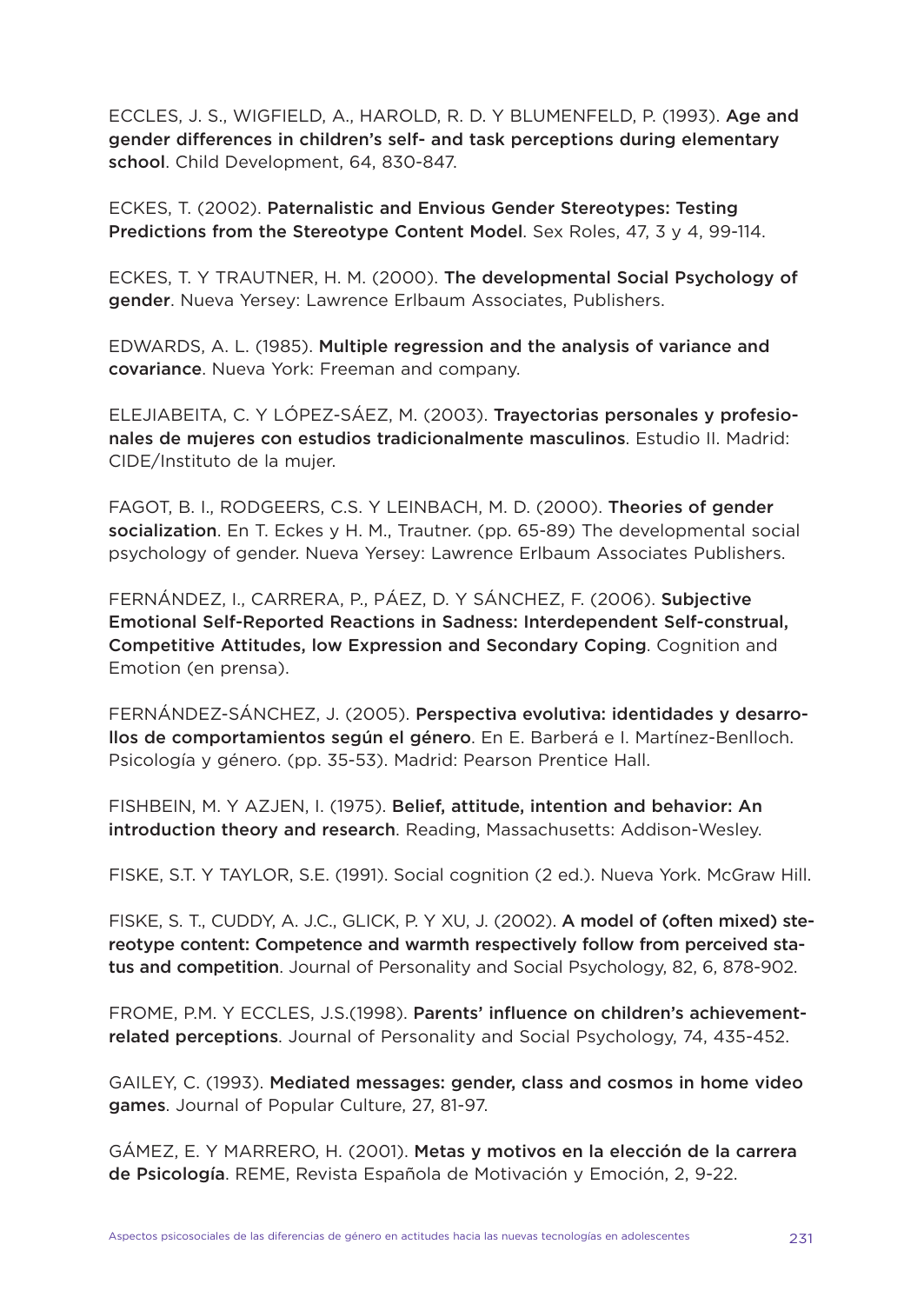GARLAN, K. Y NOYES, J. M. (2004). **Computer experience: a poor predictor of computer attitudes**. Computers in human behavior, 20, 823-340.

GLICK, P., Y FISKE, S. T. (1996). **The Ambivalent Sexism Inventory: Differentiating hostile and benevolent sexism**. Journal of Personality and Social Psychology, 70, 491–512.

GLICK, P. Y FISKE, S. T. (1996). **The Ambivalent Sexism Inventory: Differentiating hostile and benevolent sexism**. Journal of Personality and Social Psychology, 70, 491–512.

GLICK, P Y FISKE, S. T. (1997). **Hostile and Benevolent Sexism: measuring ambivalent sexist attitudes towards women**. Psychology of Women Quarterly, 21, 119-135.

GLICK, P. Y FISKE, S.T. (1999). **Sexism and other Isms: Independence, status and the ambivalent content of stereotypes**. En W. B., Swann, J.H., Langlois y L.A. Gilbert, (Eds.). Sexism and stereotypes in modern society. The gender science of Janet Taylor Spence (pp. 193-222). Washington, American Psychological Association.

GONZÁLEZ, J. M. Y ZARCO, V. (2004). **Semejanzas y diferencias de género en las actitudes hacia las demandas del mercado laboral**. Revista de Psicología Social, 19, 3, 231-253.

GREENWALD, A.G., BANAJI, M.R., RUDMAN, L.A., FARNHAM, S.D., NOSEK, B.A. Y MELLOT, D.S. (2002). **A unified theory of implicit attitudes, stereotypes, selfesteem and self-concept**. Psychological Review, 109, 1, 3-25.

GREUSING, I. (2006). **Der Techno-Club an der TU Berlin**. En C., Gransee (Hrsg.). Hochschulinnovation. Gender Initiativen in der Technik. LIT Verlag Hamburg (en prensa).

GUIMOND, S. (1993). **Gender stereotypes, self-evaluations and career choices**. Paper presented at the Sixteenth Annual Meeting of the International Society of Political Psychology: Cambridge, Massachusets.

GUIMOND, S. Y ROUSSEL, L. (2001). **Bragging about one's school grades: gender stereotyping and students' perception of their abilities in science, mathematics, and language**. Social Psychology of Education, 4, 275–293.

HACKETT, G. (1985). **The role of mathematics self-efficacy in the choice of mathrelated majors of college women and men: A path analysis**. Journal of Counselling Psychology, 32, 47-56.

HACKETT, G. (1999). **Self-efficacy in career choice and development**. A. Bandura. Self-efficacy in changing societies. (pp. 232-258). Londres: Cambridge University Press.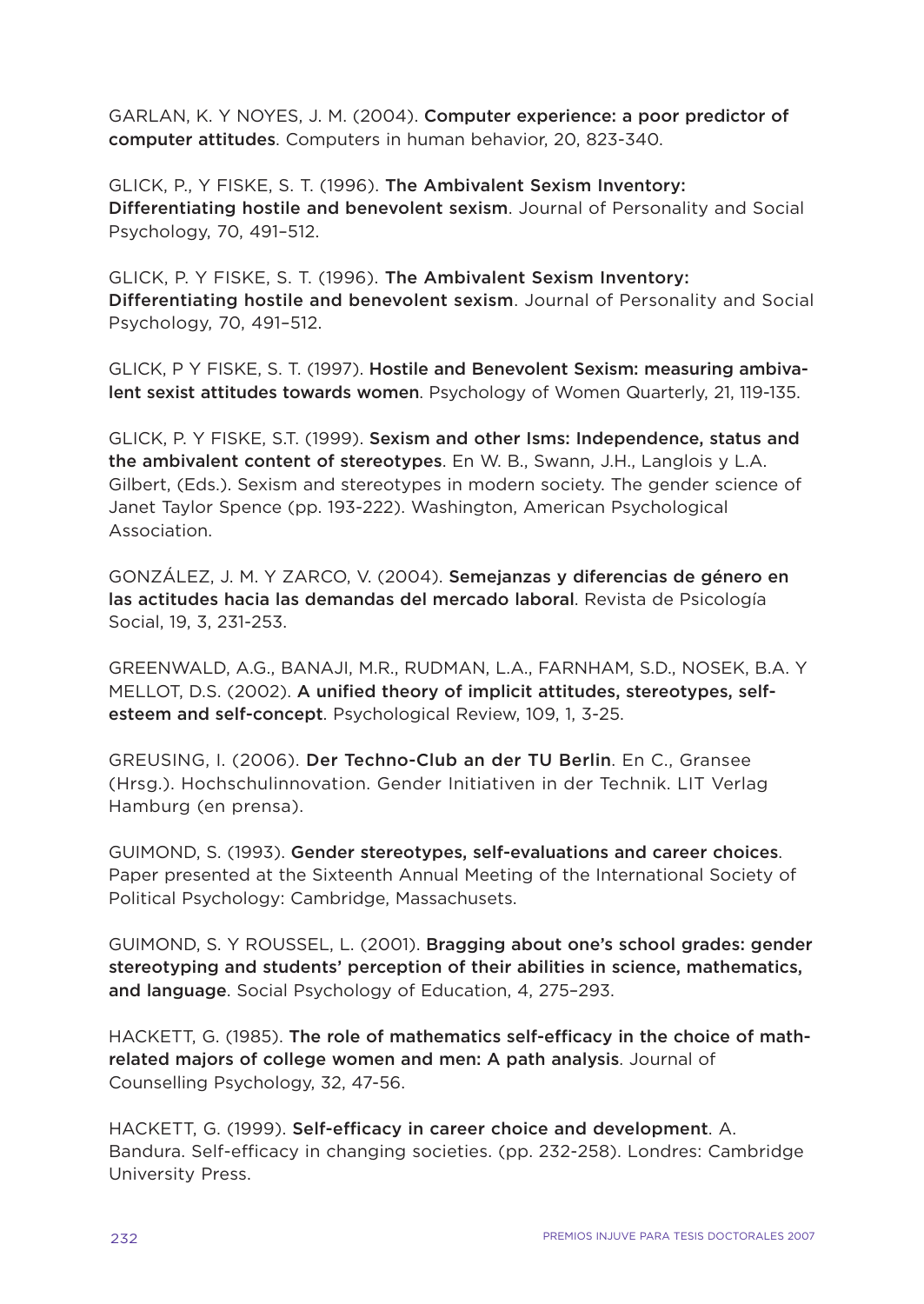HACKETT, G. Y BETZ, N.E. (1981). **Self-efficacy approach to the career development of women**. Journal of vocacional behavior, 18, 326-339.

HACKETT, G. Y BETZ, N.E. (1989). **An exploration of the mathematics self-efficacy mathematics performance correspondence**. Journal of research in mathematics education, 20, 261-273.

HANNOVER, B. Y KESSELS, U. (2004). **Self-to-prototype matching as a strategy for making academic choices**. Why high school students do not like math and science. Learning and Instruction, 14, 51-67.

HARRIS, S. (1999). **Secondary school students' use of computers at home**. British Journal of Educational Technology, 30, 4, 331–339.

HARTER, S. (1981). **A new self-report scale of intrinsic versus extrinsic orientation in the classroom: Motivational and informational components**. Developmental Psychology, 17, 300–312.

HATTIE, J. Y FITZGERALD, D. (1987). **Sex differences in attitudes, achievement and use of computers**. Australian Journal of Education, 31, 10, 3-26.

HYDE, J.S. (2005). **The gender similarities hypothesis.** American Psychologist, 6, 581-592.

HYDE, J.S., FENNEMA, E. Y LAMON, S. (1990). **Gender differences in mathematics performance: A meta-analysis**. Psychological Bulletin, 107, 139-155.

HYDE, J.S., FENNEMA, E., RYAN, M., FROST, L.A. Y HOPP, C. (1990). **Gender comparisons of mathematics attitudes and affect: a metaanálisis**. Psychology of Women Quarterly, 14, 299-324.

JACKSON, L.A., ERVIN, K.S., GARDNER, P.D. Y SCHMITT, N. (2001). **Gender and the Internet: Women Communicating and Men Searching**. Sex Roles, 44, 5 y 6, 363-379.

JODL, K. M., MICHAEL, A., MALANCHUK, O., ECCLES, J. S. Y SAMEROFF, A. (2001). **Parents' roles in shaping early adolescents' occupational aspirations**. Child Development, 72, 4, 1247-1265.

JOINSON, ADAM N. (2003). **Understanding the Psychology of Internet behavior. Virtual worlds, Real lives**. Gales: Palgrave MacMillan.

JOVEL, A. J. (1995). **Análisis de regresión logística. Cuadernos metodológicos**. Madrid: Centro de Investigaciones Sociológicas.

KAIL, R.V. AND CAVANAUGH, J. C. (2004). **Human Development: a life-span view**. New York: Prentice Hall.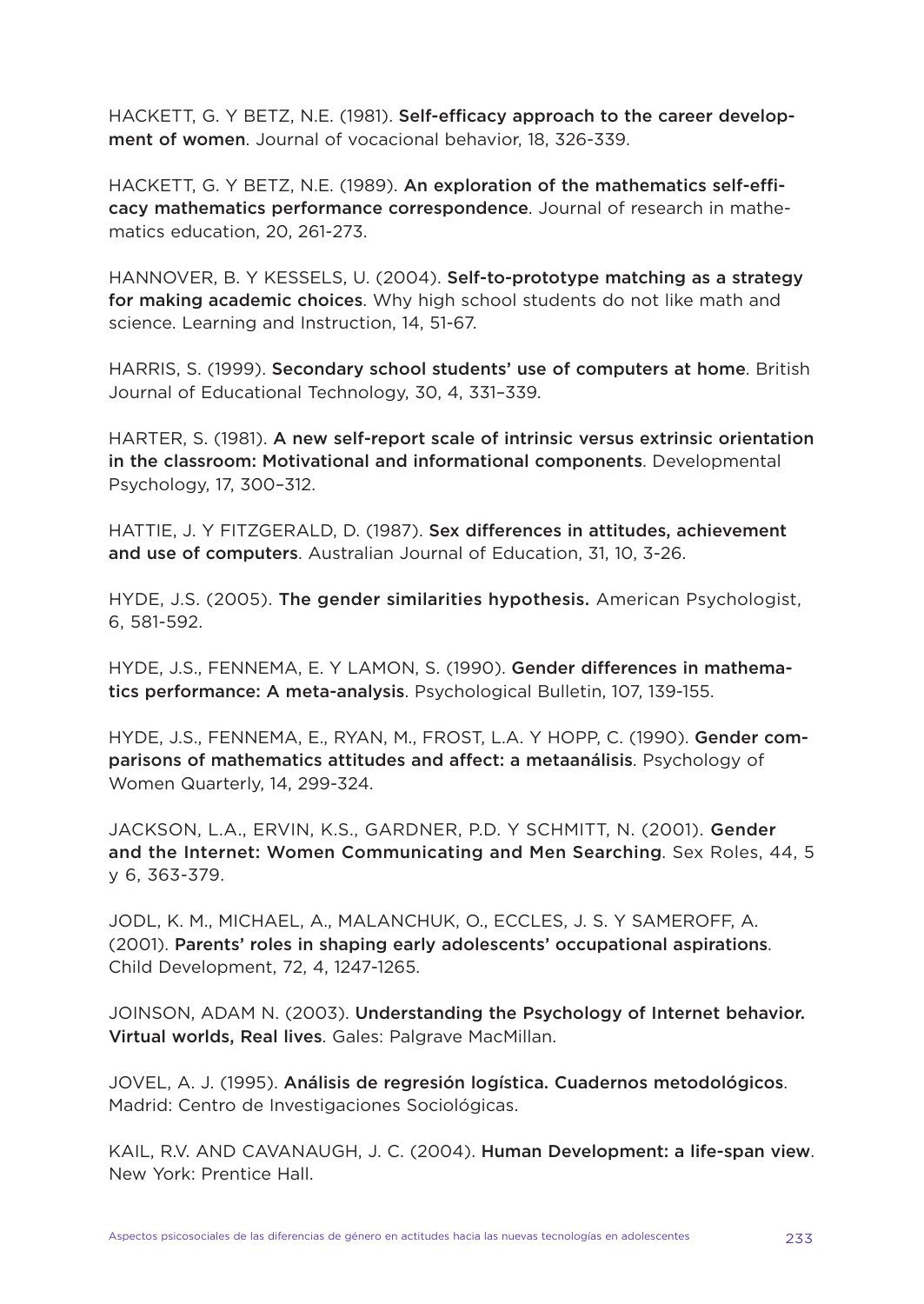KARAVIDAS, M., LIM, N.K. Y KATSIKAS, S.L. (2005). **The effects of computers on older adult users.** Computers in human behavior, 21, 697-711.

KAMALA NORRIS, M.A. (2004). **Gender stereotypes, aggression, and computer games: an online survey of women**. Cyberpsychology and behavior, 7, 6, 714-727.

KESSELS, U. Y HANNOVER, B. (2004). **Empfundene "Selbstnähe" als Mediator zwischen Fähigkeitsselbstkonzept und Leistungskurswahlintentionen. (Self-closeness: a mediator between self-concept of ability and major subject course selection intentions)**. Zeitschrift für Entwicklungspsychologie und Pädagogische Psychologie, 36, 3, 130-138.

KIELHOLZ, A. (2001). **Geschlectunterschiede bei der Internet-Nutzung**. En R. Groner, y M., Dubi, (Hrsg.) (2001). Das Internet und die Schule. Bisherige Erfahrungen und Perspektiven für die Zukunft. Bern: Verlag Hans Huber.

KELLER, H. Y DAUENHEIMER, D. (2003). **Stereotype threat in the classroom: Dejection mediates the disrupting threat effect on women's math performance**. Personality and Social Psychology Bulletin, vol. 29, 3, 371-381.

KING, J., BONG, B. Y BLANDFORD, S. (2002). **An investigation of computer anxiety by gender and grade**. Computers in Human Behavior, 18, 69–84.

KÖLLER, O., DANIELS, Z. Y BÄUMERT, J. (2000). **Multiple frames of reference, academic interests and coursework selection in Upper Secondary Schools in Germany**. Paper presentado en el AERA Annual Meeting, Nueva Orleans.

KÖLLER, O., SCHNABEL, K.U Y BÄUMERT, J. (2001). **Does interest matter? The relationship between academic interest and achievement in Mathematics**. Journal for Research in Mathematics Education, 32, 5, 448-471.

KRAPP, A. (1999). **Intrinsiche Lernmotivation und Interesse. Forschungsansätze und konzeptuelle Überlegungen**. Zeitschriff für Padagogik, 45 Jg., 3, pp. 387-406.

LARGE, A. BEHESHTI, J., RAHMAN, T. (2002). **Gender differences in collaborative web searching behavior: an elementary school study**. Information Processing and Management, 38, 427-443.

LEMISH, D. Y COHEN, A. A. (2005). **On the Gendered Nature of Mobile Phone Culture in Israel**. Sex Roles, 52, 7/8, pp. 511-521.

LEONG, S.C. Y HAWANDEG, S. (1999). **Gender and learning attitudes in using webbased science lessons**. Information research, 5 (1). Http: www.shef.ac.uk/is/publications/infres/paper66.html [Fecha de consulta: 25 Mayo de 2006].

LIBEN, L. S., BIGLER, R. S., Y KROGH, H. R. (2002). **Language at work:children's gendered interpretations of occupational titles**. Child Development, 73, 3, 810-828.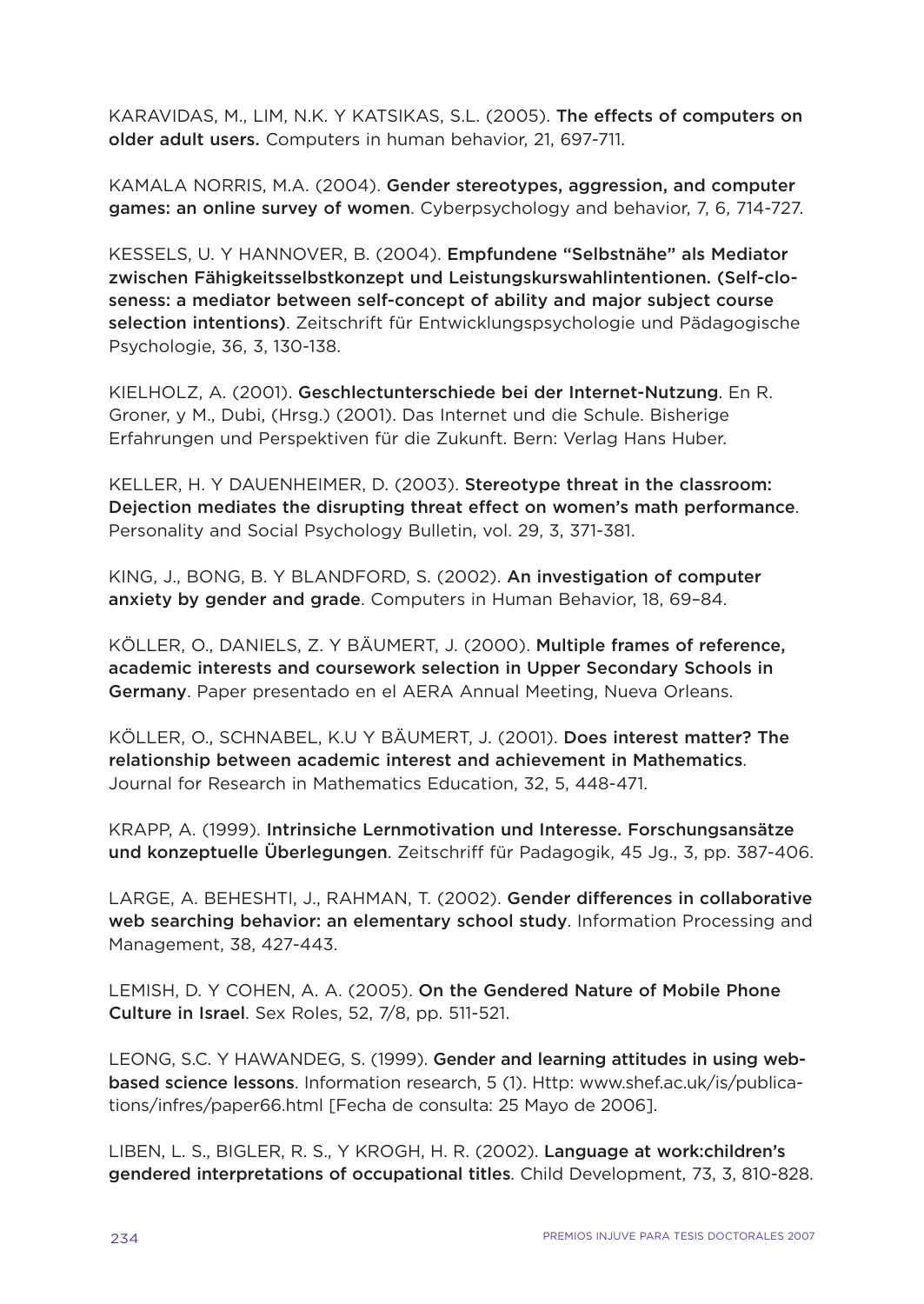LLOYD, B. Y DUVEEN, G. (1992). **Gender identities and education. The impact of starting school**. Londres: Harverster Wheatsheaf.

LÓPEZ, F. (2005). **Conducta sexual de mujeres y varones: iguales y diferentes**. En E. Barberá e I. Martínez Benlloch. Psicología y género. Madrid: MacGraw Hill.

LÓPEZ-SÁEZ, M. (2006). **Actitudes, formación y cambio**. En A., Gómez, E., Gaviria, e I., Fernández (Coord.). Psicología social (pp. 185-228). Madrid: Sanz y Torres.

LÓPEZ-SÁEZ, M. (1995). **La elección de una carrera típicamente femenina o masculina**. **Desde una perspectiva psicosocial: la influencia del género**. Madrid: Ministerio de Educación y Ciencia.

LÓPEZ-SÁEZ, M., SÁINZ, M. Y CALCERRADA, D. (2005). **¿Por qué se elige una u otra modalidad de Bachillerato? Creencias del profesorado de Educación Secundaria sobre las elecciones de chicas y chicos**. Manuscrito no publicado.

LÓPEZ-ZAFRA, E. Y LÓPEZ-SÁEZ, M. (2001). **Por qué las mujeres se consideran más o menos femeninas y los hombres más o menos masculinos. Explicaciones sobre su autoconcepto de identidad de género**. Revista de Psicología Social, 16, 2, 193-207.

MAAS, A. Y CADINU, M. (2003). **Stereotype threat: when minority members underperform**. European Review of Social Psychology, 14, 243-275.

MACÍAS, V. Y MOYA, M. (2002). **Género y deporte. La influencia de variables psicosociales sobre la práctica deportiva de jóvenes de ambos sexos**. Revista de Psicología Social, 17, 2, 129-148.

MADELL, D. Y MUNCER, S. (2004). **Gender differences in the use of the Internet by English secondary school children**. Social Psychology of Education 7, 229–251.

MAKRAKIS, V. (1993). **Gender and computing in schools in Japan: The "we can, I can't paradox"**. Computers in Education, 20, 2, 191-198.

MARGOLIS, J., FISHER, A. Y MILLER, F. (2000). **The anatomy of interest: women in undergraduate computer science**. Women studies quarterly, 1 y 2, 104-127.

MARSH, H.W., TRAUTWEIN, U., LÜDTKE, O., KÖLLER, O. Y BÄUMERT, J. (2005). **Academic self-concept, interest, grades, and standardized test scores: Reciprocal effects models of causal ordering**. Child Development, 76, 2, 397-416.

MARTIN, C. L. (1999). **A developmental perspective on gender effects and gender concepts**. En W.B. Swann, J.H. Langlois y L. A. Gilbert (Eds.) Sexism and stereotypes in modern society. (pp. 45-73).Washington: American Psychological Association.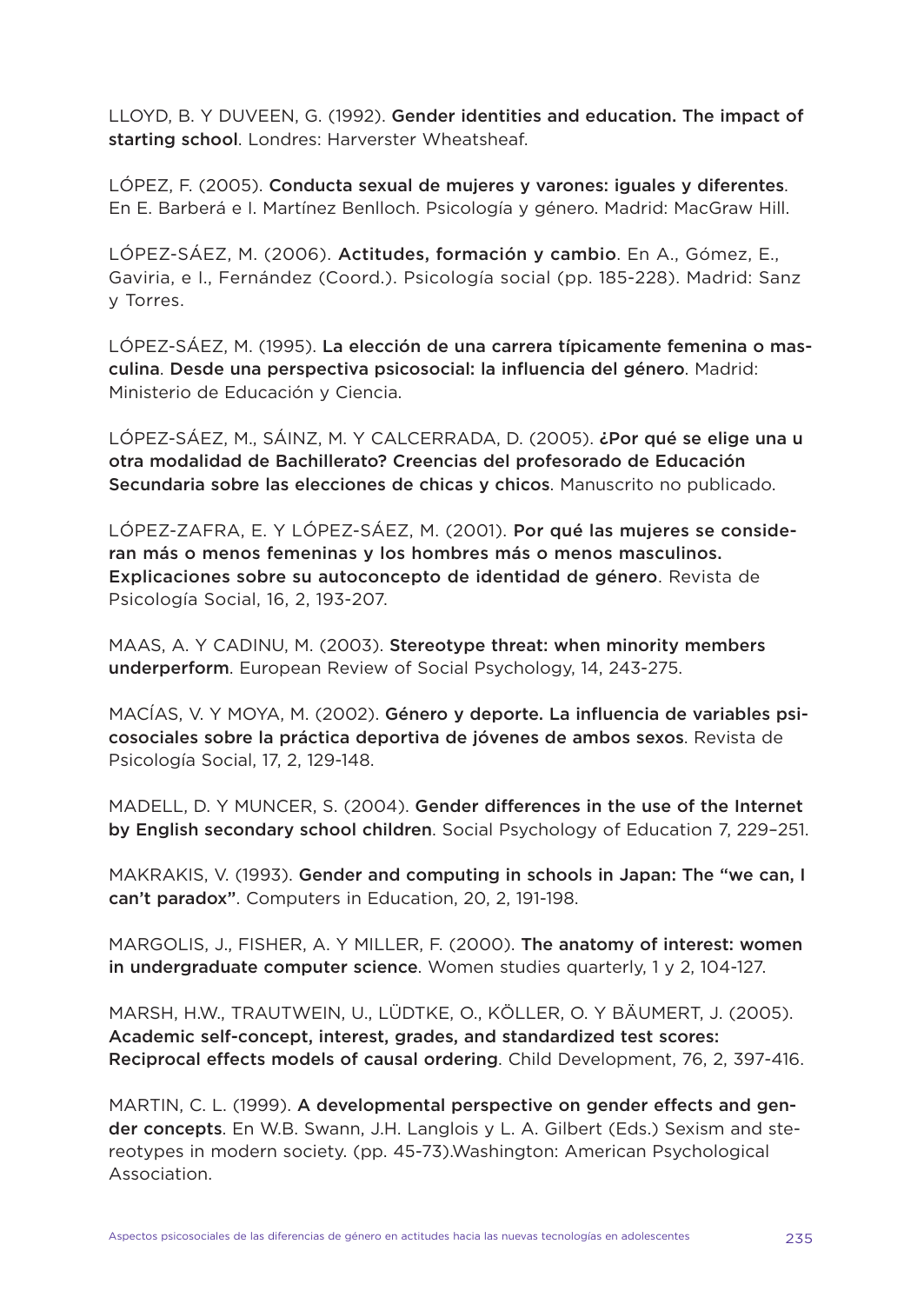MARTIN, C. L. Y HALVERSON, C. F. (1981). **A schematic processing model of sex typing and stereotyping in children**. Child Development, 52, 1119-1134.

MARTIN, C. L. Y HALVERSON, C. F. (1987). **The roles of cognition in sex role acquisition**. En D. Carter (Ed.). Current conceptions of sex roles and sex typing (pp. 123-137). New York: Praeger.

MARX, D. M. Y ROMAN, J. S. (2002). **Female role models: protecting Women's math test performance**. Personality and Social Psychology Bulletin, 28, 9, 1183-1193.

MCGUIRE, W. J. (1985). **Attitudes and attitude change**. En G. Lindzey y E. Aronson. The handbook of social psychology (3ª ed., Vol. 2) (pp.233-346). New York: Random House.

MCHALE, S. M., SHANAHAN, L., UPEDEGRAFF, K.A., CROTUER, A. C. Y BOOTH, A. (2004). **Developmental and individual differences in girls' sex-typed activities in middle childhood and adolescence**. Child development, 75, 5, 1575-1593.

MENARD, S. (1995). **Applied logistic regression analysis**. Sage University Paper. Thousand Oaks: California.

MINISTERIO DE EDUCACIÓN Y CIENCIA (MEC, 2005A). **Los Bachilleratos, curso 2002-2003. Datos obtenidos a partir de la Enseñanza en España niveles no universitarios**. (pp. 7-11). Disponible en: http://www.mec.es/mecd/estadisticas/educativas/cee/2006/D4-Bachillerato.pdf [Fecha de consulta: 28 de Agosto, 2006].

MINISTERIO DE EDUCACIÓN Y CIENCIA (MEC, 2005B). **La educación universitaria española, curso 2002-2003**. (pp.1-21) Disponible en: http://www.mec.es/mecd/estadisticas/educativas/cee/2005/D7- E\_Universitaria.pdf [Fecha de consulta: 1 de Febrero, 2006].

MINISTERIO DE EDUCACIÓN Y CIENCIA (MEC, 2005C). **Sobre los estudios universitarios. Curso académico 2005-2006**. (pp.1-30) Disponible en: http://www.mec.es/mecd/estadisticas/educativas/cee/2005/ [Fecha de consulta: 1 de Febrero, 2006].

MINISTERIO DE EDUCACIÓN Y CIENCIA (MEC, 2005D). **La educación universitaria española, curso 2003-2004**. (pp. 1-22). Disponible en http://www.mec.es/ mecd/estadisticas/educativas/cee/2006/D7-E\_Universitaria.pdf [Fecha de consulta: 28 de Agosto de 2006].

MORALES, J.F. (2001). **Relaciones entre actitud y conducta**. En J.F., Morales y C., Huici (coord.). Psicología Social. Madrid: MacGraw Hill. (2ª ed.).

MORALES, J.F. Y CUADRADO, I. (2004). **Introducción : teoría de la congruencia de rol del prejuicio hacia líderes femeninos**. Revista de Psicología General y Aplicada, 57, 2, 135-146.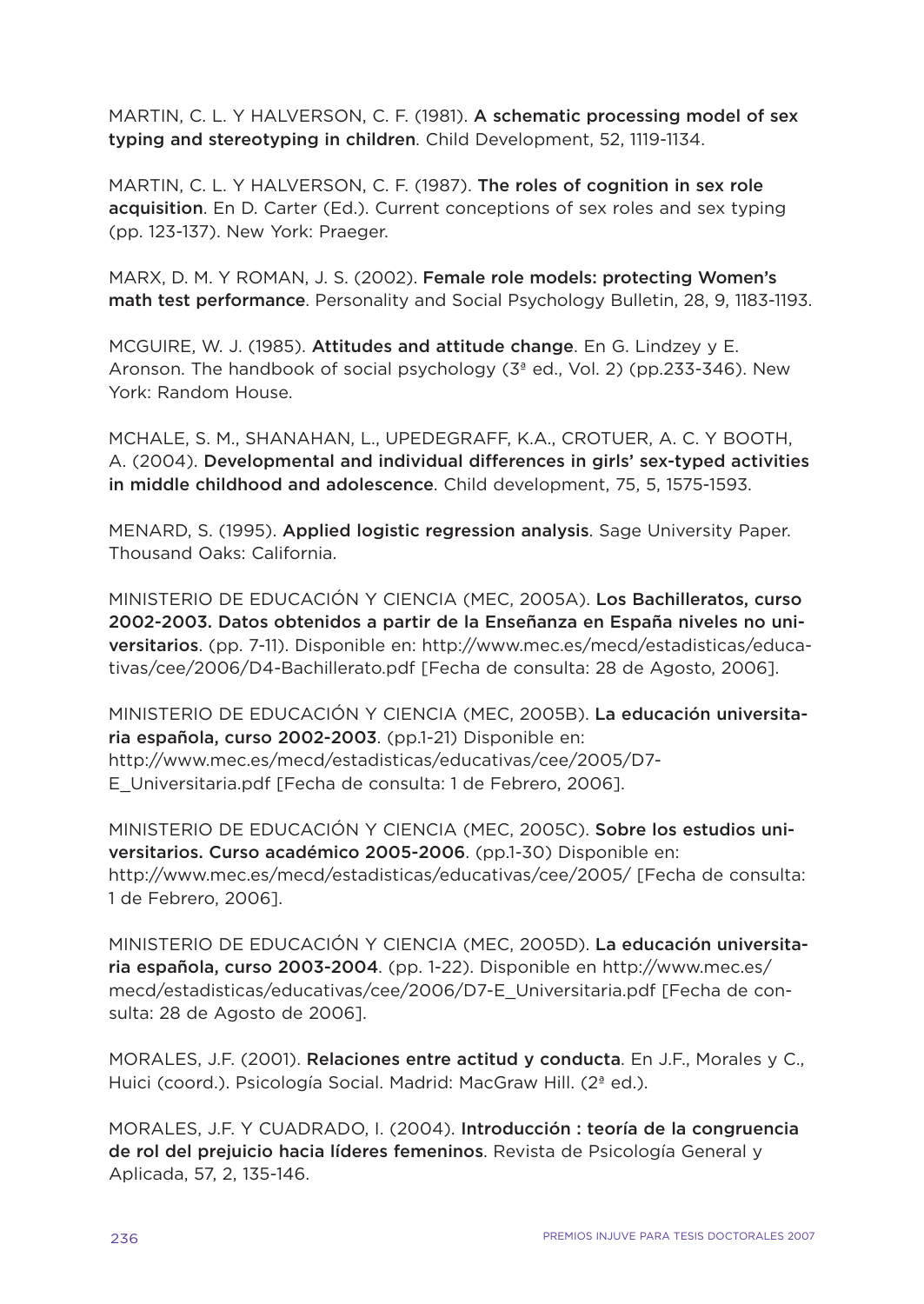MOYA, M. (2003). **El análisis psicosocial del género**. En Morales, J. F. y Huici, C. Estudios de psicología social. (pp. 177-222). Madrid: Cuadernos de la UNED.

MOYA, M. (2005). **Actitudes sexistas y nuevas formas de sexismo**. En E. Barberá e I. Martínez-Benlloch. Psicología y género. (pp. 3-34). Madrid: Pearson Prentice Hall.

NELSON, L.J. Y COOPER, J. (1997). **Gender Differences in Children's Reactions to Success and Computers**. Computers in Human Behavior, 13, 2, 247-267.

MUNDUATE, L. (2003). **Género y liderazgo. Diferencias entre hombres y mujeres en el acceso a puestos directivos**. Revista de Psicología Social, 18, 3, 309-314.

MUMTAZ, S. (2001). **Children's enjoyment and perception of computer use in the home and the school**. Computers and Education,36, 347–362.

MURRAY, R.B. Y ZENTNER, J.B. (2001). **Health promotion strategies through the life span**. Nueva Yersey: Prentice Hall.

NELSON, L.J. Y COOPER, J. (1997). **Gender Differences in Children's Reactions to Success and Computers**. Computers in Human Behavior, 13, 2, 247-267.

NOSEK, B. A., BANAJI, M.R.Y GREENWALD, A. G. (2002). **Math = Male, Me = Female, therefore Math** ≠ **Me**. Journal of Personality and Social Psychology, 83, 1, 44-59.

OECD (2005). **Are students ready for technology? What PISA studies tell us**. (pp.1-138) Disponible en: http://www.pisa.oecd.org/dataoecd/28/4/35995145.pdf [Fecha de consulta: 15 de Abril, 2006].

OSCA, A.Y MARTÍNEZ-PÉREZ, M.D. (2002). **Avance profesional y género: variables personales, familiares y organizacionales**. Revista de psicología social, 17, 2, 193-205.

OSCA, A. Y LÓPEZ-SÁEZ, M. (1996). **Desarrollo de carrera y género. Factores que influyen en las diferencias entre hombres y mujeres**. Psicología del trabajo y de las organizaciones, 10, 73-85.

OWEN BLAKEMORE, J.E. (2003). **Children's beliefs about violating gender norms: boys shouldn't look like girls, and girls shouldn't act like boys**. Sex roles, vol. 48, 411-419.

PAPE, K. T. Y ARIAS, I. (2000). **The role of perceptions and attributions in battered women's intentions to permanently end their violent relationships**. Cognitive therapy and research, 24, 2, 201-214.

PASTOR, Y., BALAGUER, I. Y GARCÍA-MERITA, M. L. (2003). **El autoconcepto y la autoestima en la adolescencia media: análisis diferencial por curso y género**. Revista de Psicología Social, 18, 2, 141-159.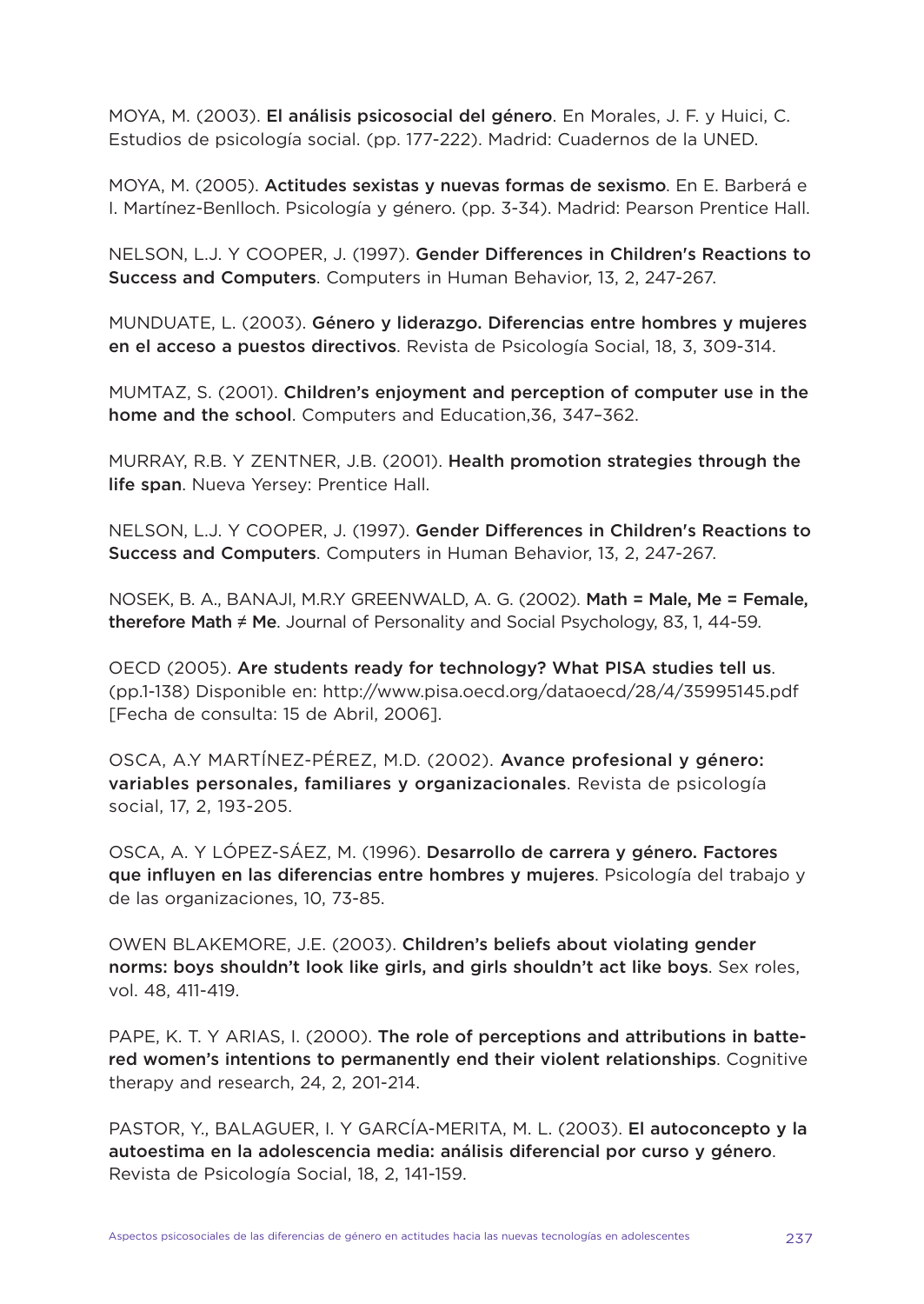PARDO, A. Y RUÍZ, M.A. (2004). **SPSS 11. Guía para el análisis de datos**. Madrid: McGraw Hill

PARDO Y RUÍZ. M.A. (2006). **SPSS 12. Guía para el análisis de datos**. Madrid: McGraw Hill.

PASTOR, Y., BALAGUER, I. Y GARCÍA-MERITA, M. L. (2003). **El autoconcepto y la autoestima en la adolescencia media: análisis diferencial por curso y género**. Revista de Psicología Social, 18, 2, 141-159.

PHILIPS, D. A. Y ZIMMERMAN, M. (1990). **The developmental course of perceived competence and incompetence among competent children**. En R. J Sternberg y J. Kolligian (Eds.). Competence considered. New Have: Yale University Press.

PINKARD, N. (2005). **How the perceived masculinity and/or femininity of software applications influences students' software preferences**. Journal of Educational Computing Research, Vol. 32, 1, 57-78.

PREACHER, K.J. Y HAYES, A. F. (2004). **SPSS and SAS procedures for estimating indirect effects in simple mediation models**. Behavior Research Methods, Instruments and Computers, 36, 4, 717-731.

QUINN, D.M. Y SPENCER, S.J. (2001). **The interferrence of stereotype threat with women's generation of mathematical problem-solving strategies**. Journal of Social Issues, 57, 55-72.

RICHTER, T., NAUMANN, J. Y GROEBEN, N. (2000). **Attitudes toward the computer: construct validation of an instrument with scales differentiated by content**. Computers in Human Behavior, 16, 473-491.

ROE, J.K. Y MUIJS, D. (1998). **Children and Computer Games. A Profile of the Heavy User**. European Journal of Communication, 13, 2, 181–200.

ROSEN, L.D. Y MACGUIRE, P. (1990). **Myths and realities of computerphobia: a meta-analysis**. Anxiety Research, 3, 157-191.

ROSEN, L.D. Y WEIL, M.M. (1995). **Computer availability, computer, experience and technophobia among public school teachers**. Computers in human behavior, 11, 1, 9-31.

ROSENTHAL, R. Y JACOBSON, L (1968). **Pygmalion in the classroom: Teacher expectation and student intellectual development**. Nueva York: MSS Modular Publications.

ROY, M. Y CHI, M.T.H. (2003). **Gender differences in patterns of searching the web**. Journal of Educational Computing Research, 29, 3, 335-348.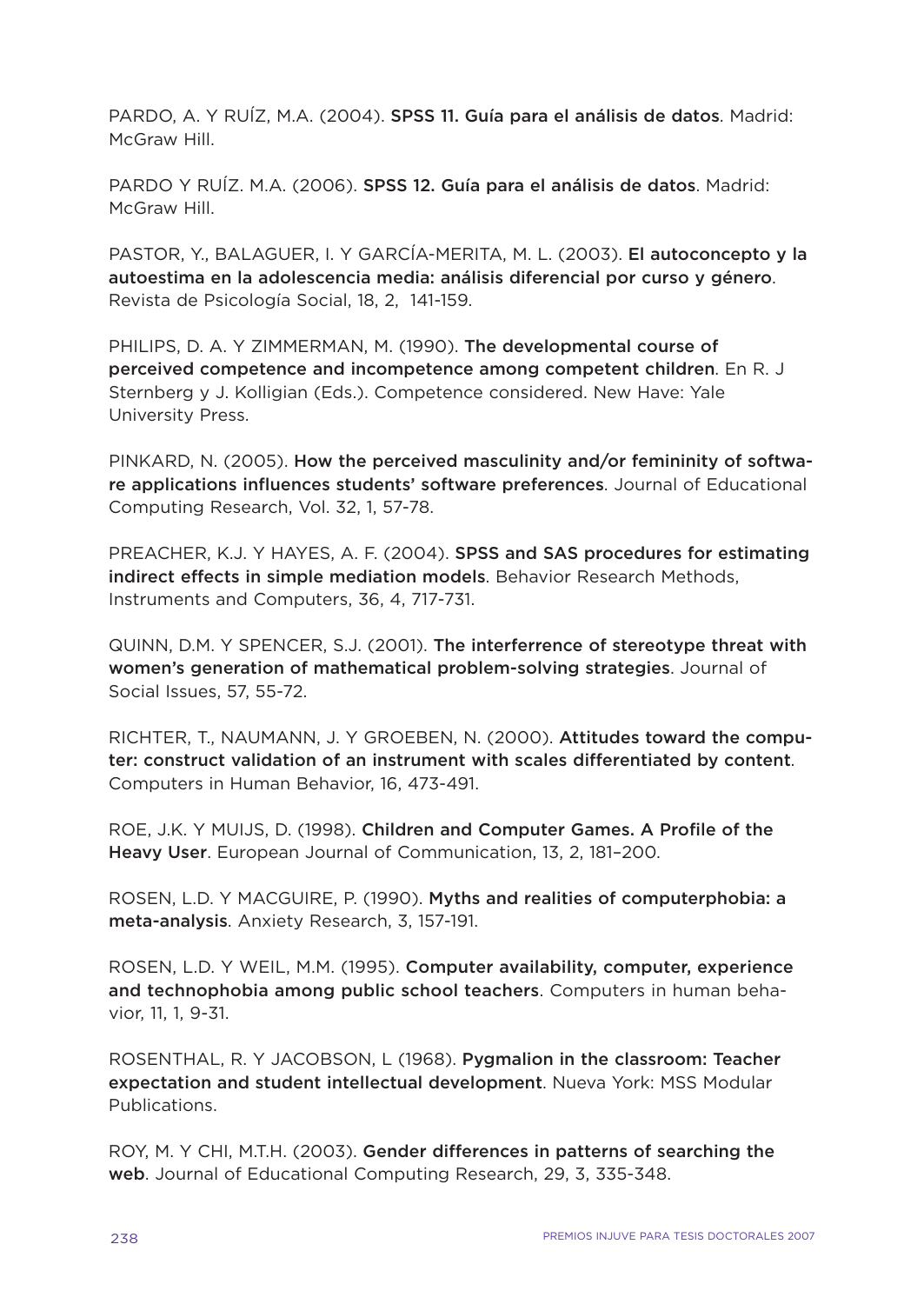RUIZ-BEN, E. (2001). **Attitudes towards computing among secondary students in Spain: gender based differences.** En U. Pasero y A. Gottburgsen. Wie natürlich ist Geschlecht? Gender und die Konstruktion von Natur und Technik. Rosch-Buch, ScheBlitz: Westdeutscher Verlag.

RUIZ-BEN, E. (2003). **Looking beyond the software boom: Gendered costs and benefits?** En Pasero y Gottburgsen (Hrsg.). Gender from costs to benefits. Wiesbaden: Westdeutscher Verlag.

RUSSON, A. E., JOSEFOWITZ, N. Y EDMONDS, C.V. (1994). **Making computer instruction accessible: familiar analogies for female novices**. Computers in Human Behavior, 10, 2, 175-187.

SÁINZ, M., LÓPEZ-SÁEZ, M. Y LISBONA, A. **Expectativas de rol profesional de mujeres estudiantes de carreras típicamente femeninas o masculinas**. Acción Psicológica, 3, 2, 111-123, 2004.

SALANOVA, M., PEIRÓ, J.M. Y SCHAUFELI, W.B. (2002). **Self-efficacy specificity and burnout among information technology workers: An extension of the job demand-control model**. European Journal of Work and Organizational Psychology, 11, 1, 1-25.

SARRIÓ, M., BARBERÁ, E., RAMOS, A. Y CANDELA, C. (2002). **El techo de cristal en la promoción profesional de las mujeres**. Revista de Psicología Social, 12, 2, 167-182.

SARRIÓ, M., RAMOS, A. Y CANDELA, C. (2005). **Género, trabajo y poder.** En E. Barberá e I. Martínez-Benlloch. Psicología y género. (193-239). Madrid: Pearson Prentice Hall.

SCHOTTENBAUER, M. A., RODRIGUEZ, B. F., GLASS, C. R. Y ARNKOFF, D. B. (2004). **Computers, anxiety, and gender: an analysis of reactions to the Y2K computer problem**. Computers in human behavior, 20, 67-83.

SCHUMACHER, P. Y MORAHAN-MARTIN, J. (2001). **Gender, Internet and computer attitudes and experiences**. Computers in Human Behavior, 17, 95-110.

SHASHAANI, L. (1993). **Gender-based differences in attitudes toward computers**. Computers and Education, 20, 169–181.

SHASHAANI, L. (1994). **Gender-differences in computer experience and its influence on computer attitudes**. Journal of Educational Computing Research, 11, 347–367.

SHASHAANI, L. Y KHALILI, A. (2001). **Gender and computers: similarities and differences in Iranian college students' attitudes toward computers**. Computers and education, 37, 363-375.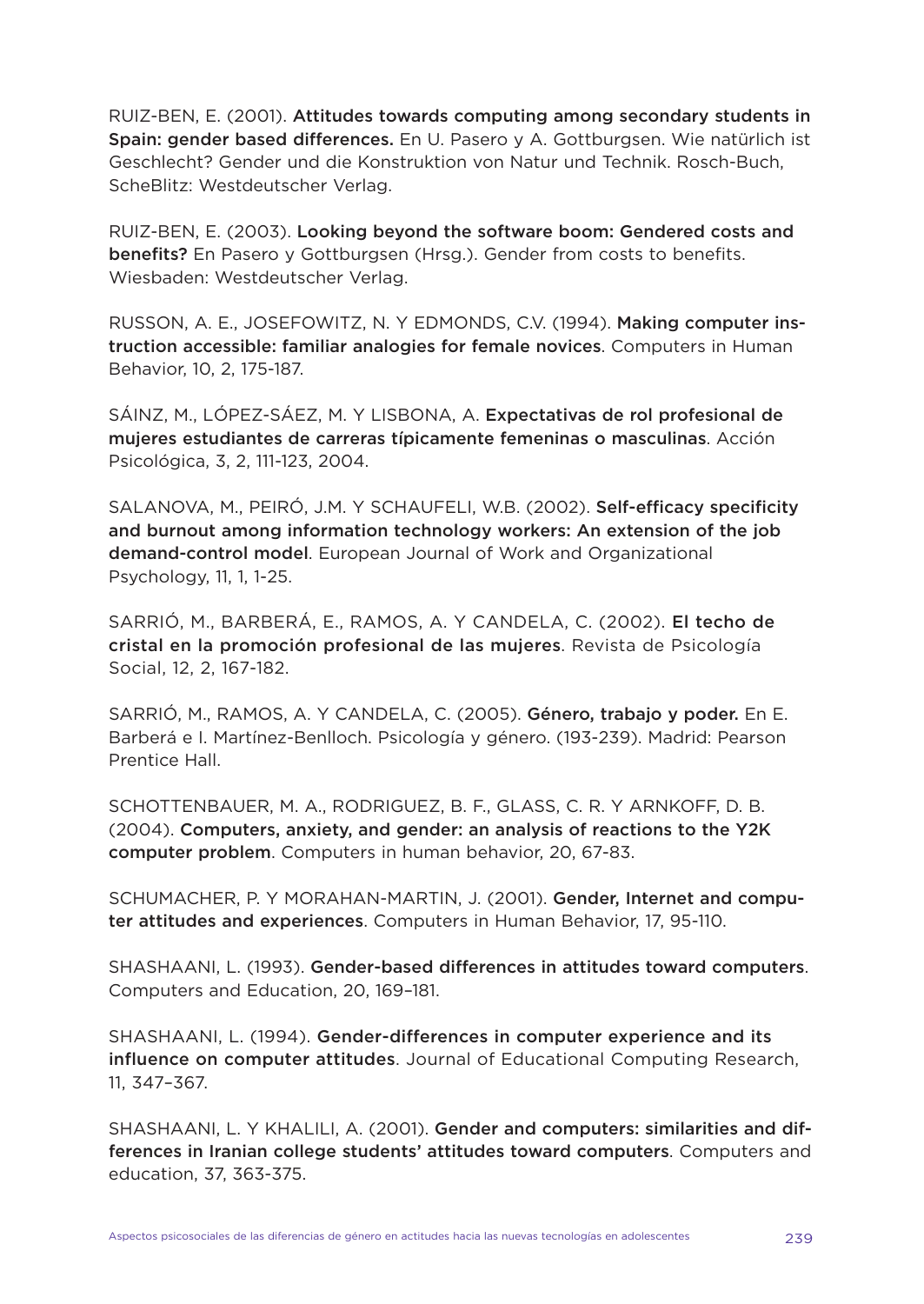SHROUT, P.E Y BOLGER, N. (2002). **Mediation in experimental and nonexperimental studies: new procedures and recommendations**. Psychological methods, 7, 4, 422-445.

Sierpe, E. (2005). **Gender distinctiveness, communicative competence, and the problem of gender judgments in computer-mediated communication**. Computers in Human Behavior, 21, 127–145.

SIMPKINS, S. D., DAVIS-KEAN, P.E. Y ECCLES, J.S. (2005). **Parent's socializing behavior and children's participation in math, science, and computer out of school activities**. Applied Developmental Science, 9, 1, 14-30.

SIMPKINS, S.D., DAVIS-KEAN, P.E. Y ECCLES, J.S. (2006). **Math and science motivation: a longitudinal examination of the links between choices and beliefs**. Developmental Psychology, 42, 1, 70-83.

SMITH, B., CAPUTI, P. Y RAWSTORNE, P. (2000). **Differentiating computer experience and attitudes toward computers: an empirical investigation**. Computers in Human Behavior, 16, 59-81.

SPENCE, J.T. (1993). **Gender related trait and gender ideology: evidence for a multifactorial theory**. Journal of Personality and Social Psychology, 64, 624-635.

SPENCE, J.T. (1999). **Thirty years of gender Research: A personal Chronicle**. En J.R. Swann, J.H. Langlois y L. Albino Gilbert (Eds.). Sexism and stereotypes in modern society (pp. 255-289). Washington: American Psychological Association.

SPENCE, J.T. Y BUCKNER, C. (1995). **Masculinity and feminity: Defining the indefinable**. En P.J. Kalbfleisch y M.J. Cody (Eds.). Gender, power, and communication in human relationships (pp. 105-138). Hillsdale: Erlbaum.

SPENCER, S.J., STEELE, C. M. Y QUINN, D.M. (1999). **Stereotype threat and women's math performance**. Journal of Experimental Social Psychology, 35, 4-28.

STAKE, J.E. Y NICKENS, S.D. (2005). **Adolescent Girls' and Boys' Science Peer Relationships and Perceptions of the Possible Self as Scientist**. Sex Roles, Vol. 52, 1 y 2, 1-11.

STEELE, C.M. (1997). **A threat in the air: How stereotypes shape intellectual identity and performance**: American Psychologist, 52, 613-629.

SUTTON, R. (1991). **Equity and computers in the schools: a decade of research**. Review of Educational Research, 61, 4, 475-503.

SWANN, J.H. LANGOLOIS Y L. ALBINO GILBERT (EDS). **Sexism and Stereotypes in modern society** (pp. 255-289).Washington: American Psychological Association.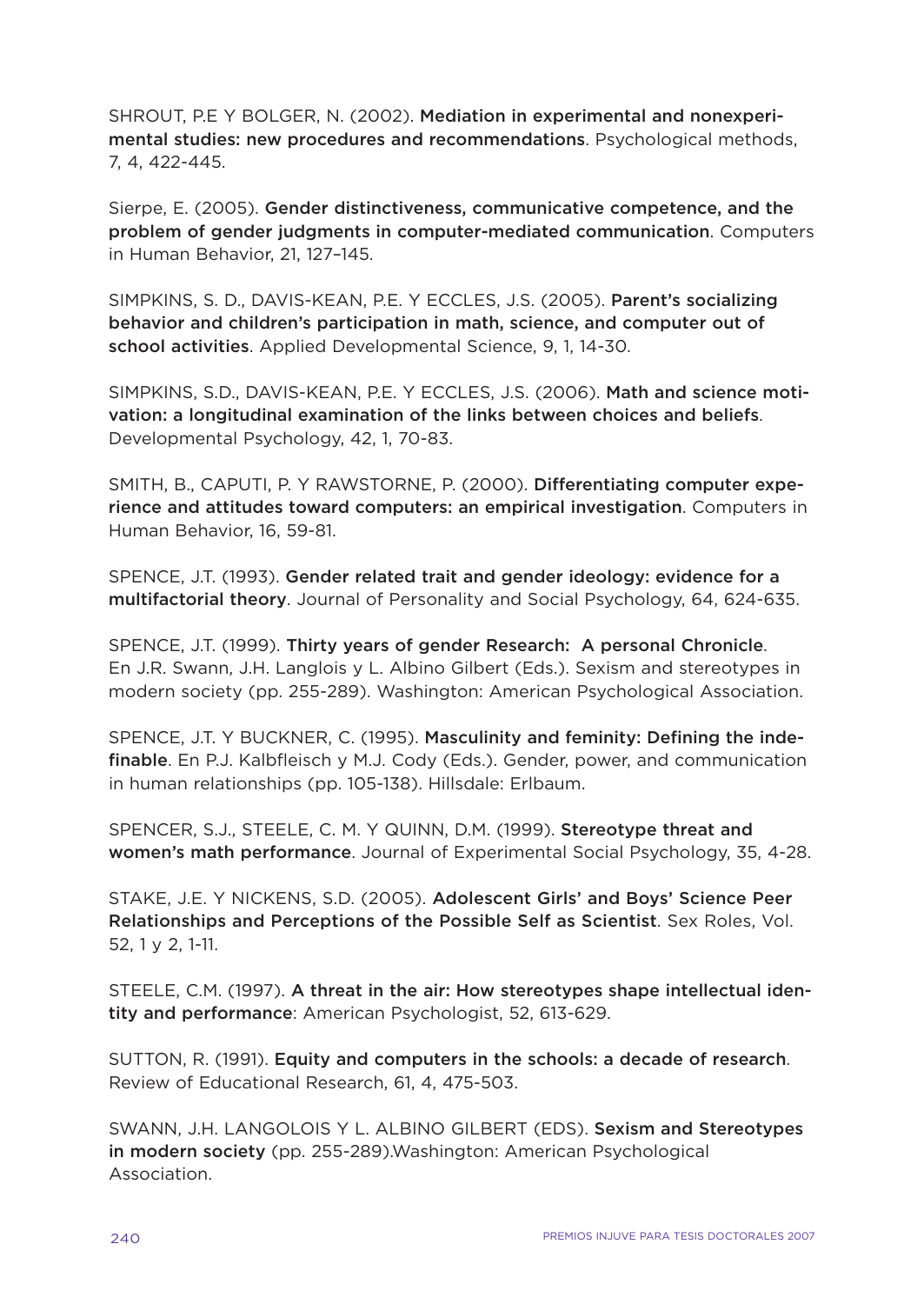SWANSON, J.E., RUDMAN, L.A. Y GREENWALD, A.G. (2001). **Using the Implicit Association Test to investigate attitude-behaviour consistency for stigmatised behaviour**. Cognition and Emotion, 15, 2 , 207-230.

TAJFEL, H. (1978). **Social categorization, social identity and social comparison**. En H. Tajfel (Ed.). Differentiation between social groups. Nueva York: Academic Press.

TAJFEL, H. Y TURNER, J.C. (1979). **An integrative theory of intergroup conflict**. En W. Austin y S. Worchel (Eds.). The social psychology of intergroup relations. (pp. 33-47). Monterey: Brooks/Cole.

TAJFEL, H. Y TURNER, J.C. (1986). **The social identity theory of intergroup behavior**. En S. Worchel, y W.G. Austin (Eds.). Psychology of intergroup relations. Chicago: Nelson Hall.

TENENBAUM, H. R. Y LEAPER, C. (2003). **Parent-child conversations about science: the socialization of gender inequities?** Developmental Psychology, 39, 1, 34-47.

TVERSKY, A. Y KAHNEMAN, D. (1973). **Availability: a heuristic for judging frequency and probability**. Cognitive Psychology, 5, 207-232.

TVERSKY, A. Y KAHNEMAN, D. (1981). **The framing of decisions and the psychology of choice**. Science, 211, 453-458.

VOLMAN, M. Y VAN ECK, E. (2001). **Gender equity and information technology in education: the second decade**. Review of Educational Research, Vol. 71, 4, 613-634.

VOLMAN, M., VAN ECK, E., HEEMSKERK, I. Y KUIPER, E. (2005). **New technologies, new differences. Gender and ethnic differences in pupils' use of ICT in primary and secondary education**. Computers and Education, 45, 35–55.

WALSH, M., HICKEY, C. Y DUFFY, J. (1999). **Influence of item content and stereotype situation on gender differences in mathematical problem solving**. Sex Roles, 41, 219-240.

WATT, H. M.G. (2004). **Development of adolescents' self-perceptions, values, and task perceptions according to gender and domain in 7th through 11th-grade Australian students**. Child Development, 75, 5, 1556-1574.

WHITLEY, B.E. (1997). **Gender Differences in Computer-Related Attitudes and Behavior: A Meta-Analysis**. Computers in Human Behavior, Vol. 13, No. l, pp. 1-22.

WIGFIELD, A., & ECCLES, J. S. (1992). **The development of achievement task values: a theoretical analysis**. Developmental Review, 12, 265–310.

WIGFIELD, A. Y ECCLES, J. S. (2000). **Expectancy-value theory of achievement motivation**. Contemporary Educational Psychology, 25, 68-81.